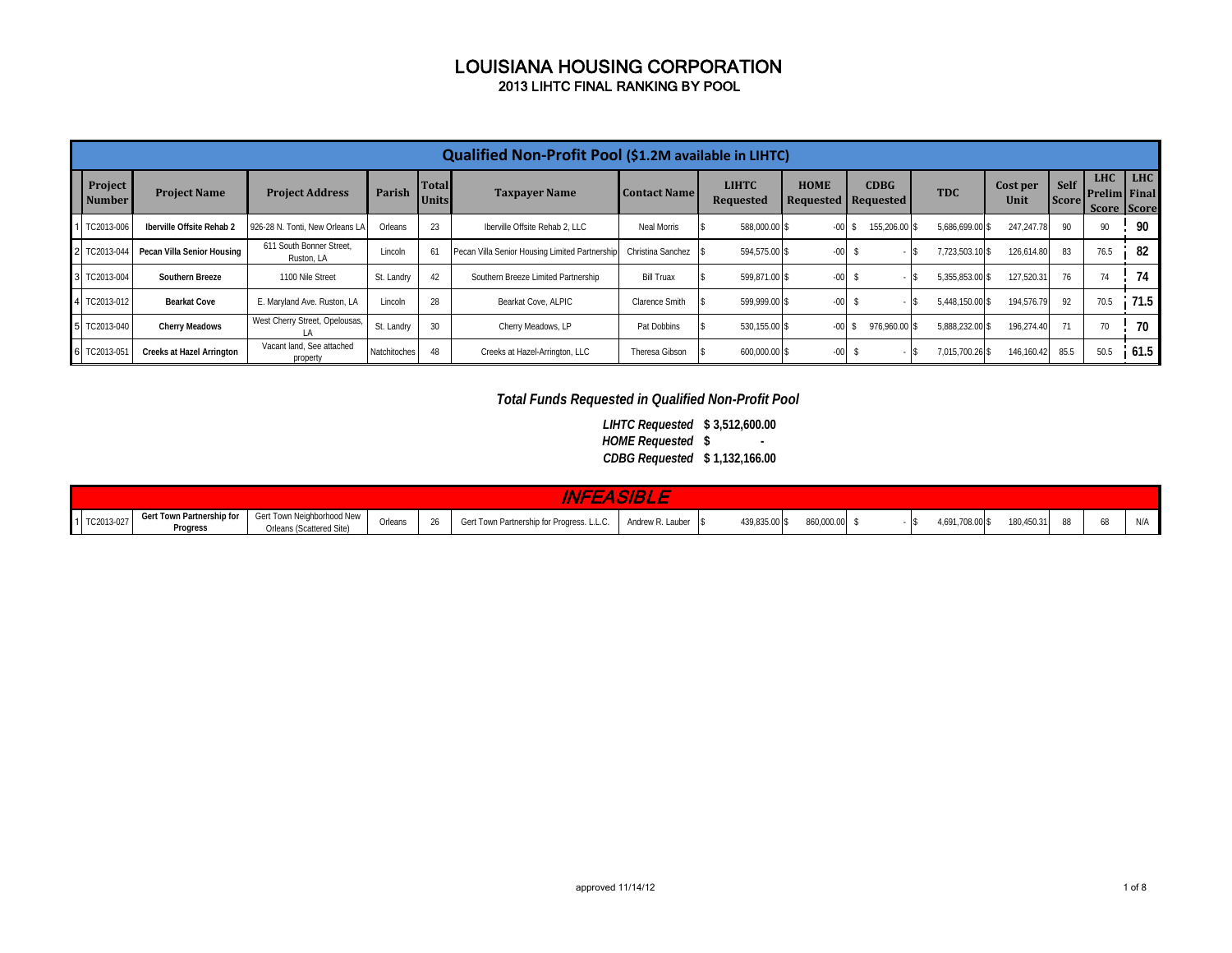|                          |                                 |                                                      |            |                              | Cong. District 1 General Sub-Pool (\$1,259,884 available in LIHTC) |                        |                        |                                 |                                 |                        |                  |                 |                               |                              |
|--------------------------|---------------------------------|------------------------------------------------------|------------|------------------------------|--------------------------------------------------------------------|------------------------|------------------------|---------------------------------|---------------------------------|------------------------|------------------|-----------------|-------------------------------|------------------------------|
| Project<br><b>Number</b> | <b>Project Name</b>             | <b>Project Address</b>                               | Parish     | <b>Total</b><br><b>Units</b> | <b>Taxpayer Name</b>                                               | Contact<br><b>Name</b> | <b>LIHTC Requested</b> | <b>HOME</b><br><b>Requested</b> | <b>CDBG</b><br><b>Requested</b> | <b>TDC</b>             | Cost per<br>Unit | Self  <br>Score | <b>LHC</b><br>Prelim<br>Score | <b>LHC</b><br>Final<br>Score |
| TC2013-043               | <b>Terrace of Hammond</b>       | 1203 Martin Luther King Avenue, Hammond              | Tangipahoa |                              | Terrace of Hammond, Limited<br>Partnership                         | Arby Smith             | 600,000.00 \$          | 500,000.00 \$                   |                                 | $-$ \$ 7,235,842.00 \$ | 90.448.03        | 95              | 87.5                          | 94.5                         |
| TC2013-022               | <b>Cherry Point</b>             | N. Cherry St near the intersection of University Dr. | Tangipahoa |                              | Cherry Point, ALPIC                                                | James Freeman S        | 579.999.00 \$          |                                 |                                 | $-$ \$ 5.291.450.00 \$ | 195.979.63       | 99              |                               | 92                           |
|                          | TC2013-026 GCHP-Hammond, L.L.C. | 1200 Phoenix Square Drive Hammond, LA                | Tangipahoa |                              | GCHP-Hammond, L.L.C.                                               | Andrew R. Lauber S     | 600.000.00 \$          | 1.000.000.00                    |                                 | $-$ \$ 7.109.502.00 \$ | 182.294.92       | 100             |                               | 74                           |

**Total Funds Requested in the District 1 General Pool \$ 1,779,999.00 \$ 1,500,000.00 \$** 

|                          |                     |                        |        |                              | Cong. District 1 RD Rural Rehab Sub-Pool (\$314,971 available in LIHTC) |                        |                        |                          |                                 |            |                  |                |                                   |                                |
|--------------------------|---------------------|------------------------|--------|------------------------------|-------------------------------------------------------------------------|------------------------|------------------------|--------------------------|---------------------------------|------------|------------------|----------------|-----------------------------------|--------------------------------|
| Project<br><b>Number</b> | <b>Project Name</b> | <b>Project Address</b> | Parish | <b>Total</b><br><b>Units</b> | <b>Taxpayer Name</b>                                                    | Contact<br><b>Name</b> | <b>LIHTC Requested</b> | <b>HOME</b><br>Requested | <b>CDBG</b><br><b>Requested</b> | <b>TDC</b> | Cost per<br>Unit | Iself<br>Score | <b>LHC</b><br>Prelim I<br>Score I | <b>LHC</b><br>Final<br>Score F |
|                          |                     |                        |        |                              | No applications                                                         |                        |                        |                          |                                 |            |                  |                |                                   |                                |

*Total Funds Requested in Congressional District 1*

**\$ 1,779,999.00** *LIHTC Requested***\$ 1,500,000.00** *HOME Requested* **\$ -** *CDBG Requested*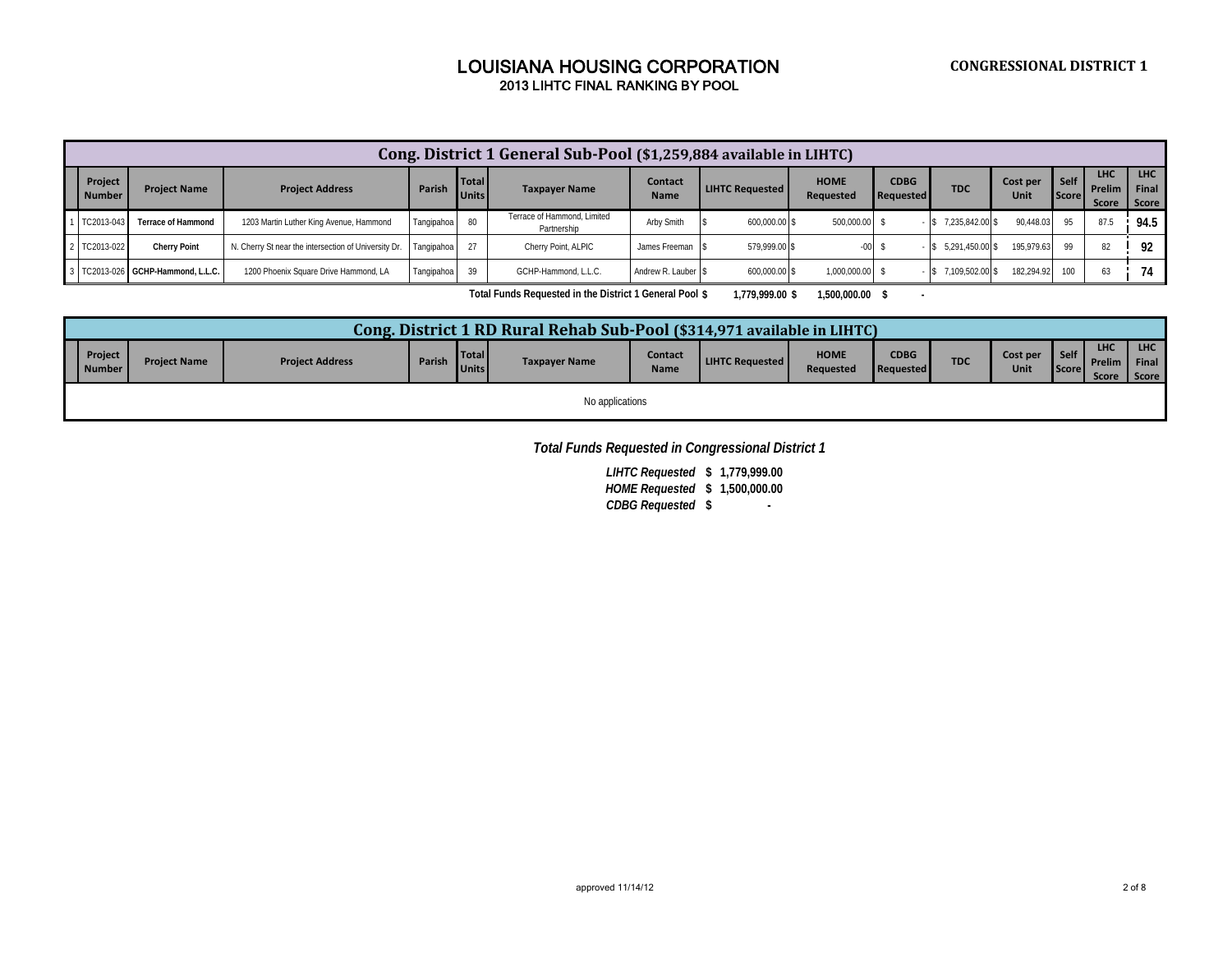|                          |                             |                                           |           |                              | Cong. District 2 General Sub-Pool (\$1,259,884 available in LIHTC) |                      |                                |                          |                          |                                 |                  |                      |                               |                             |
|--------------------------|-----------------------------|-------------------------------------------|-----------|------------------------------|--------------------------------------------------------------------|----------------------|--------------------------------|--------------------------|--------------------------|---------------------------------|------------------|----------------------|-------------------------------|-----------------------------|
| Project<br><b>Number</b> | <b>Project Name</b>         | <b>Project Address</b>                    | Parish I  | <b>Total</b><br><b>Units</b> | <b>Taxpayer Name</b>                                               |                      | Contact Name   LIHTC Requested | <b>HOME</b><br>Requested | <b>CDBG</b><br>Requested | <b>TDC</b>                      | Cost per<br>Unit | Self<br><b>Score</b> | <b>LHC</b><br><b>I</b> Prelim | LHC<br>Final<br>Score Score |
| TC2013-005               | Iberville Offsite Rehab 1   | 2215-17 St. Philip St. New<br>Orleans     | Orleans   | 23                           | Iberville Offsite Rehab 1. LLC                                     | Neal Morris          | 588.000.00 \$                  | $-00$                    | 155.206.00 \$            | 5.686.699.00 \$                 | 247.247.78       | 100                  | 100                           | 100                         |
| 2 TC2013-021             | Roman-Bienville Homes       | 201-225 N. Roman St., etal.               | Orleans   | -31                          | Roman-Bienville Homes.LLC.                                         | James E. Neville     | 600.000.00 \$<br>IS.           | $-00$                    | 450,000.00 \$            | 5.609.000.00 \$                 | 180.935.48       | 102                  | 89                            | 90                          |
| 3 TC2013-038             | Iberville Onsite Phase II   | 1520 Bienville Street, New<br>Orleans, LA | Orleans   | 75                           | On Iberville Phase II. LLC                                         | <b>Chris Clement</b> | 600.000.00 \$                  | $-00$                    |                          | 1.000.000.00 \$17.744.251.62 \$ | 236.590.02       | 90                   | 80                            | 89                          |
| 4 TC2013-028             | Casablanca Homes            | Scotsdale Drive; Harvey, LA               | Jefferson | 32                           | Casablanca Homes, LP                                               | <b>Stuart Rose</b>   | 571.500.00 \$                  | $-00$                    |                          | 5.858.243.00 \$<br>- 8          | 183.070.09       | 86                   | 72                            | 77                          |
| 6 TC2013-046             | <b>Cornerstone Homes II</b> | 2616 S. Claiborne Avenue. New<br>Orleans  | Orleans   | 38                           | Cornerstone Homes II 2012. A Louisiana<br>Limited Partnership      | Jonah Dowling        | 595.820.00 \$                  | $-00$                    |                          | $-$ \$ 5.495.000.00 \$          | 144.605.26       | 81.5                 | 50.5                          | 50.5                        |

**\$ 2,955,320.00 \$ -00 \$ 1,605,206.00 Total Funds Requested in District 2 General Sub-Pool**

|                   |                     |                        |                                        | Cong. District 2 RD Rural Rehab Sub-Pool (\$314,971 available in LIHTC) |                                |                          |                          |            |                  |                      |                                                    |            |
|-------------------|---------------------|------------------------|----------------------------------------|-------------------------------------------------------------------------|--------------------------------|--------------------------|--------------------------|------------|------------------|----------------------|----------------------------------------------------|------------|
| Project<br>Number | <b>Project Name</b> | <b>Project Address</b> | <b>Total</b><br><b>Parish</b><br>Units | <b>Taxpayer Name</b>                                                    | Contact Name   LIHTC Requested | <b>HOME</b><br>Requested | <b>CDBG</b><br>Requested | <b>TDC</b> | Cost per<br>Unit | Self<br><b>Score</b> | <b>LHC</b><br><b>Prelim Final</b><br>Score   Score | <b>LHC</b> |
|                   |                     |                        |                                        | No applications                                                         |                                |                          |                          |            |                  |                      |                                                    |            |

# *Total Funds Requested in Congressional District 2*

**\$ 2,955,320.00** *LIHTC Requested* **\$ -** *HOME Requested***\$ 1,605,206.00** *CDBG Requested*

|              |                                      |                                        |                  |     |                             | INFEASIBLE     |               |        |                                 |            |    |     |     |
|--------------|--------------------------------------|----------------------------------------|------------------|-----|-----------------------------|----------------|---------------|--------|---------------------------------|------------|----|-----|-----|
| 1 TC2013-037 | The Magnolias                        | Enterprise at Belleview,<br>Plaguemine | <b>Iberville</b> | 144 | Plaquemine Housing I, LLC   | Clark Colvin   | 498.945.00 \$ | -00    | $$14,339,947.00$ \$             | 99.582.97  | 78 | 741 | NIA |
|              | 2 TC2013-045 Jackson's Landing South | 3400 Garden Oaks Drive. New<br>Orleans | Orleans          |     | Garden Oaks Apartments, LLC | David Birdsong | 600,000.00 \$ | $-00-$ | 1,000,000.00 \$19,636,058.00 \$ | 129.184.59 |    |     | N/A |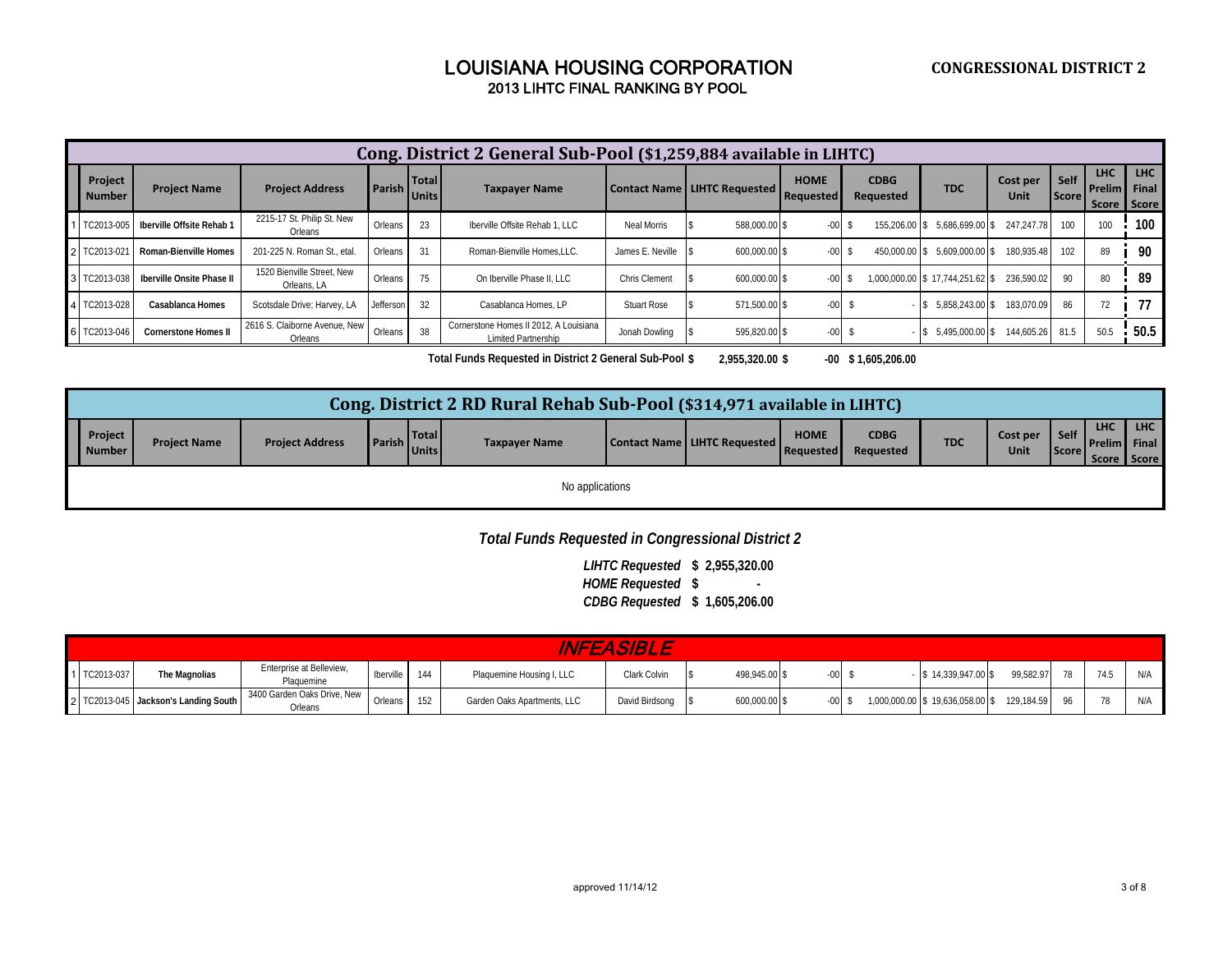|                          |                              |                                                   |                 |                       | Cong. District 3 General Sub-Pool (\$1,259,884 available) |                       |                        |                          |                                 |                 |                  |                      |                                      |                                     |
|--------------------------|------------------------------|---------------------------------------------------|-----------------|-----------------------|-----------------------------------------------------------|-----------------------|------------------------|--------------------------|---------------------------------|-----------------|------------------|----------------------|--------------------------------------|-------------------------------------|
| Project<br><b>Number</b> | <b>Project Name</b>          | <b>Project Address</b>                            | Parish          | Total<br><b>Units</b> | <b>Taxpayer Name</b>                                      | <b>Contact Name</b>   | <b>LIHTC Requested</b> | <b>HOME</b><br>Requested | <b>CDBG</b><br><b>Requested</b> | <b>TDC</b>      | Cost per<br>Unit | Self<br><b>Score</b> | <b>LHC</b><br>Prelim<br><b>Score</b> | <b>LHC</b><br><b>Final</b><br>Score |
| 1 TC2013-018             | Garden Park                  | 800 Agnes Dr., Breaux Bridge                      | St. Martin      | 25                    | Garden Park Limited Partnership                           | Greg Gachassin        | 524.214.00 \$          | $-00 -$                  |                                 | 4.899.677.00 \$ | 195,987.08       | 114                  | 92                                   | 92                                  |
| 2 TC2013-04              | <b>Somerset Apartments</b>   | 408 Iberia Street, Youngsville                    | Lafayette       | 47                    | Youngsville II Housing, LLLP                              | David Morrow          | 496,618.00 \$          | $-00-$                   |                                 | 5,388,219.00 \$ | 114,642.96       | 83                   | 70                                   | 82                                  |
| 3 TC2013-025             | <b>Laurel Oak Apartments</b> | 4005 E. Old Spanish Trail, New<br>Iberia          | Iberia          | 60                    | Laurel Oak Apartments, LP                                 | Andrew Murray         | 600,000.00 \$          | 980.412.00 \$            |                                 | 7,304,989.57 \$ | 121,749.83 82.5  |                      | 72                                   | 82                                  |
| 4 TC2013-036             | Villas at Angel Point Phase  | 203 Patterson Street, Lafayette,                  | Lafayette       | 36                    | Angel Point Limited Partnership II, L.P.                  | John Ford             | 600.000.00 \$          | 400.000.00               |                                 | 6,603,629.00 \$ | 183,434.14       | 79                   | 72                                   | 78                                  |
| 5 TC2013-019             | <b>Cyrus Homes</b>           | 939 McKinley Street, Jennings,                    | Jefferson Davis | 32                    | Cyrus Homes, LP                                           | Larry Hoss            | 600,000.00 \$          | 400,000.00               |                                 | 6.144.011.00 \$ | 192,000.34       | 78                   | 77                                   | 77                                  |
| 6 TC2013-050             | Madeline Cove Homes          | Bailey Drive at Madeline Avenue.<br>Lafayette, LA | Lafayette       | 34                    | Madeline Cove Homes I. Limited<br>Partnership             | Michael R. Peralta \$ | 600,000.00 \$          | $-00$                    |                                 | 6,400,269.00 \$ | 188,243.21       | 76                   | 48.5                                 | 62.5                                |

**\$ 3,420,832.00 \$ 1,780,412.00 \$ - Total Funds Requested in District 3 General Sub-Pool**

|                          |                                       |                                          |                 |                              | Cong. District 3 RD Rural Rehab Sub-Pool (\$314,971 available) |                       |                        |                          |                          |                 |                  |                        |                                      |                              |
|--------------------------|---------------------------------------|------------------------------------------|-----------------|------------------------------|----------------------------------------------------------------|-----------------------|------------------------|--------------------------|--------------------------|-----------------|------------------|------------------------|--------------------------------------|------------------------------|
| Project<br><b>Number</b> | <b>Project Name</b>                   | <b>Project Address</b>                   | Parish          | <b>Total</b><br><b>Units</b> | <b>Taxpayer Name</b>                                           | <b>Contact Name</b>   | <b>LIHTC Requested</b> | <b>HOME</b><br>Requested | <b>CDBG</b><br>Requested | <b>TDC</b>      | Cost per<br>Unit | Self  <br><b>Score</b> | <b>LHC</b><br><b>Prelim</b><br>Score | <b>LHC</b><br>Final<br>Score |
| 1 TC2013-014             | <b>Churchill Apartments</b>           | 109 Darbonne Street, Church<br>Point, LA | Acadia          | 31                           | Church Point Housing, L.P.                                     | Herbert J. Peterson S | 221.024.00 \$          |                          |                          | 2,508,908.90 \$ | 80,932.55        | 72.5                   | 69.5                                 | 71.5                         |
| 2 TC2013-00              | <b>Park Place Apartments</b>          | 400 Park Place Drive, DeQuincy,          | Calcasieu       | 32                           | DeQuincy Affordable Housing, ALPIC                             | Kerry Banks           | 285,760.00 \$          |                          |                          | 3,269,707.00 \$ | 102.178.34       | 78                     |                                      |                              |
| 3 TC2013-001             | <b>Evangeline Place</b><br>Apartments | 809 8th Street, Lake Arthur              | Jefferson Davis | 32                           | Evangeline Housing 2012, L.P.                                  | Murray A. Calhoun \$  | 300,000.00 \$          |                          |                          | 3,216,889.00 \$ | 100.527.78       | 83                     |                                      |                              |

**\$ 806,784.00 \$ -00 \$ - Total Funds Requested in District 3 RD Rural Rehab Sub-Pool**

*Total Funds Requested in Congressional District 3*

**\$ 4,227,616.00** *LIHTC Requested* **\$ 1,780,412.00** *HOME Requested***\$ -** *CDBG Requested*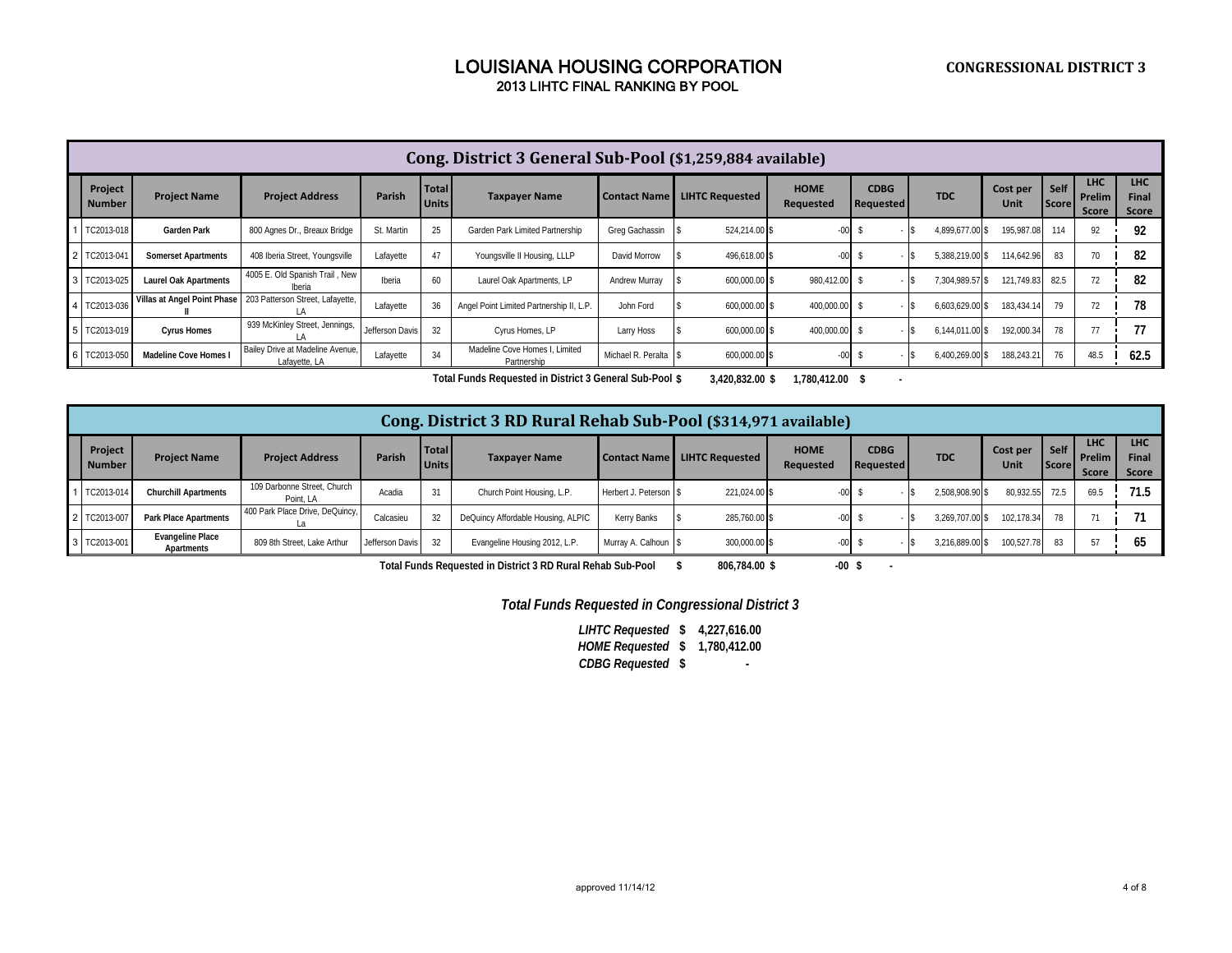|                          |                                                      |                                  |           |                              | Cong. District 4 General Sub-Pool (\$1,259,884 available in LIHTC) |                           |                        |                          |                                 |                 |                            |                      |                               |                                     |
|--------------------------|------------------------------------------------------|----------------------------------|-----------|------------------------------|--------------------------------------------------------------------|---------------------------|------------------------|--------------------------|---------------------------------|-----------------|----------------------------|----------------------|-------------------------------|-------------------------------------|
| Project<br><b>Number</b> | <b>Project Name</b>                                  | <b>Project Address</b>           | Parish I  | <b>Total</b><br><b>Units</b> | <b>Taxpayer Name</b>                                               | <b>Contact Name</b>       | <b>LIHTC Requested</b> | <b>HOME</b><br>Requested | <b>CDBG</b><br><b>Requested</b> | <b>TDC</b>      | Cost per<br>Unit           | Self<br><b>Score</b> | <b>LHC</b><br>Prelim<br>Score | <b>LHC</b><br><b>Final</b><br>Score |
| TC2013-033               | Arcadia Village Subdivision<br>Single Family Housing | 160 Madden Rd. Arcadia           | Bienville | 34                           | Arcadia Village Subdivision Limited<br>Partnership                 | Patrick M. Temple         | 600.000.00 \$          | 750,000.00               |                                 | 5,970,557.50 \$ | 175,604.63                 | 92                   | 66.5                          | 85                                  |
| TC2013-032               | The Renaissance at<br>Allendale                      | 1411 Milam St                    | Caddo     | 40                           | The Renaissance at Allendale LP                                    | Richard Herringron, Jr    | 573.806.00 \$          | 684,083.00               |                                 |                 | 6,519,994.36 \$ 162,999.86 | 81.5                 | 80.5                          | 80.5                                |
| 3 TC2013-030             | <b>New Zion Apartments</b>                           | 4345 Illionois Avenue Shreveport | Caddo     | 100                          | Summit New Zion Apartments, LP                                     | Patti Adams               | 600,000.00 \$          |                          |                                 | 8.573.521.00 \$ | 85.735.21                  |                      | 66.5                          | 72.5                                |
| TC2013-010               | The Villages at Eagle Pointe                         | 2334 Riverwood Drive, Bossier    | Bossier   | 46                           | Eagle Pointe Development VII Limited<br>Partnership                | William "Bill" McDonald S | 518.258.00 \$          |                          |                                 | 5.950.000.00 \$ | 129,347.83                 |                      | 60                            | 69                                  |

**2,292,064.00 \$ 1,434,083.00 \$ 1,434,083.00 \$ 1,434,083.00 \$ 1,434,083.00 \$ 1,434,083.00 \$ 1,434,083.00 \$ 1,434,083.00 \$ 1,434,083.00 \$ 1,434,083.00 \$ 1,434,083.00 \$ 1,434,083.00 \$ 1,434,083.00 \$ 1,434,083.00 \$ 1,434,083.0** 

|                          |                                       |                                          |                     |              | Cong. District 4 RD Rural Rehab Sub-Pool (\$314,971 available in LIHTC) |                     |                        |                          |                          |                 |                  |                        |                                                 |                              |
|--------------------------|---------------------------------------|------------------------------------------|---------------------|--------------|-------------------------------------------------------------------------|---------------------|------------------------|--------------------------|--------------------------|-----------------|------------------|------------------------|-------------------------------------------------|------------------------------|
| Project<br><b>Number</b> | <b>Project Name</b>                   | <b>Project Address</b>                   | <b>Parish Units</b> | <b>Total</b> | <b>Taxpayer Name</b>                                                    | <b>Contact Name</b> | <b>LIHTC Requested</b> | <b>HOME</b><br>Requested | <b>CDBG</b><br>Requested | <b>TDC</b>      | Cost per<br>Unit | Self I<br><b>Score</b> | <b>LHC</b><br>Prelim <b>I</b> .<br><b>Score</b> | <b>LHC</b><br>Final<br>Score |
| TC2013-01                | <b>Brentwood Apartments</b>           | 1000 Williams Ave. Eunice, LA St. Landry |                     |              | Eunice Housing, L.P.                                                    | Herbert J. Peterson | 217.904.00 \$          | $-00$                    |                          | 2.478.160.90 \$ | 79.940.67        |                        | 75                                              | 76                           |
| TC2013-002               | <b>Rosepine Seniors</b><br>Apartments | 200 Senior Citizens Drive.<br>Rosepine   | Vernon              | 22           | Rosepine Seniors Housing 2012, L.P.                                     | Murray A. Calhoun   | 298,535.00 \$          | $-00$                    |                          | 3,198,636.00 \$ | 99.957.38        | 81.5                   | 55.5                                            | 69.5                         |

**Total Funds Requested in District 4 RD Rural Rehab Sub-Pool**

**\$ 516,439.00 \$ -00 \$ -**

*Total Funds Requested in Congressional District 4*

**\$ 2,808,503.00** *LIHTC Requested* **\$ 1,434,083.00** *HOME RequestedCDBG Requested* **\$ -**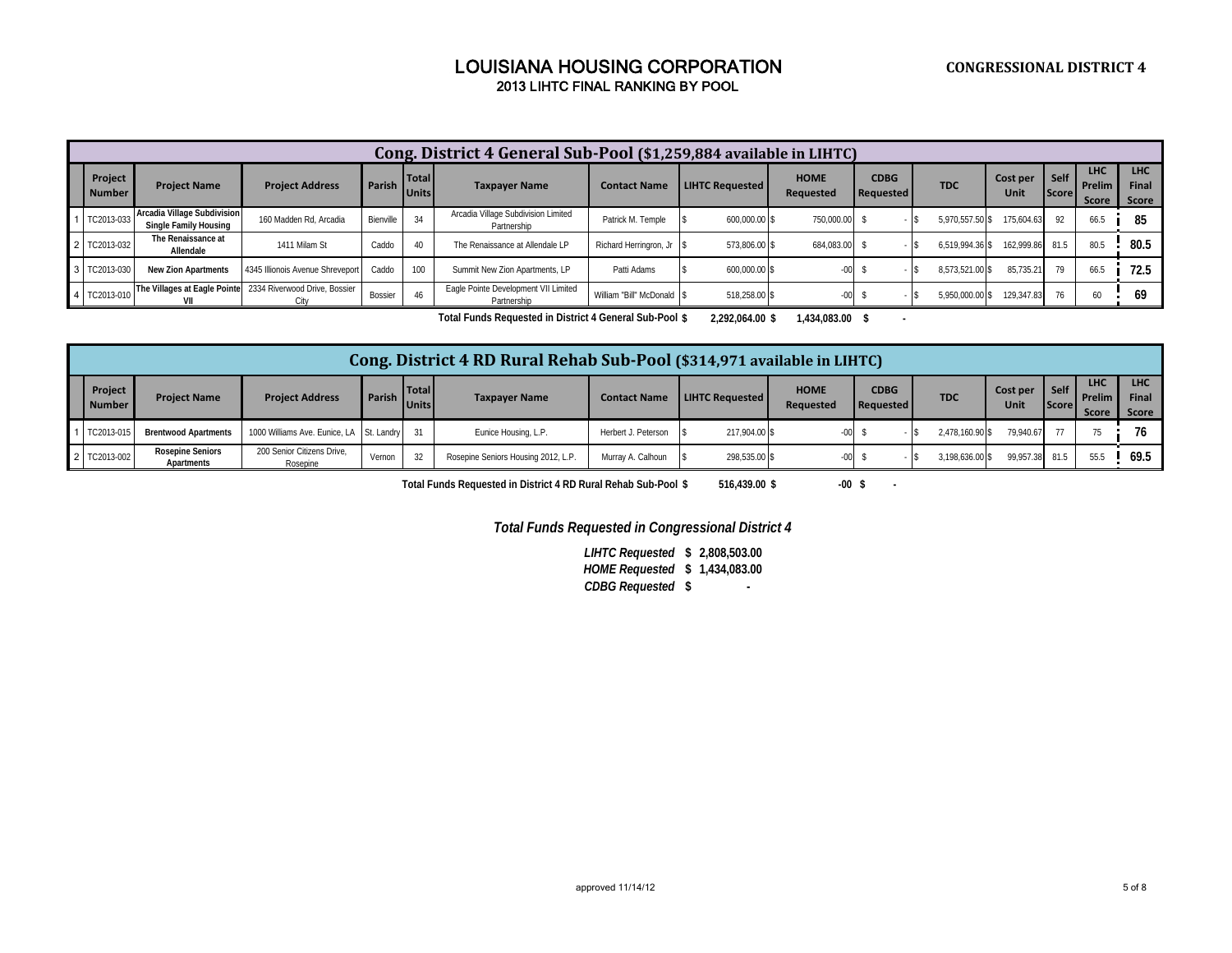|    |                          |                                                                |                                                         |               |                       | Cong. District 5 General Sub-Pool (\$1,259,884 available in LIHTC) |                      |                        |                                 |                                 |                 |                         |               |                               |                              |
|----|--------------------------|----------------------------------------------------------------|---------------------------------------------------------|---------------|-----------------------|--------------------------------------------------------------------|----------------------|------------------------|---------------------------------|---------------------------------|-----------------|-------------------------|---------------|-------------------------------|------------------------------|
|    | Project<br><b>Number</b> | <b>Project Name</b>                                            | <b>Project Address</b>                                  | <b>Parish</b> | Total<br><b>Units</b> | <b>Taxpayer Name</b>                                               | <b>Contact Name</b>  | <b>LIHTC Requested</b> | <b>HOME</b><br><b>Requested</b> | <b>CDBG</b><br><b>Requested</b> | <b>TDC</b>      | Cost per<br><b>Unit</b> | Self<br>Score | <b>LHC</b><br>Prelim<br>Score | <b>LHC</b><br>Final<br>Score |
|    | TC2013-016               | South Point                                                    | Daisy St near the intersection of<br>Collins St.        | Morehouse     | 27                    | South Point, ALPIC                                                 | James Freeman        | 567.000.00 \$          | 350,000.00 \$                   |                                 | 5.235.650.00 \$ | 193.912.96              | 105           | 97                            | 97                           |
|    | TC2013-020               | <b>Elm Street Village</b>                                      | N. Elm at E. Craig Street<br>Tallulah                   | Madison       | 34                    | Elm Street Village, Ltd.                                           | Jeremy Mears         | 600,000.00 \$          | 500,000.00 \$                   |                                 | 6.560.791.00 \$ | 192,964.4               | 94            | 93                            | 93                           |
| 3  | TC2013-017               | <b>Sycamore Point</b>                                          | Burg Jones Ln, near the<br>intersection of Sycamore St. | Ouachita      | 27                    | Sycamore Point, ALPIC                                              | James Freeman        | 574,999.00 \$          | $-00-$                          | - \$                            | 5,241,650.00 \$ | 194,135.19              | 95            | 86                            | 88                           |
|    | C2013-024                | <b>Morehouse Gardens</b>                                       | 601 Pleasant Drive. Bastrop                             | Morehouse     | 40                    | Morehouse Gardens, LP                                              | Helena R. Cunningham | 446,000.00 \$          | 697,035.00 \$                   |                                 | 5,025,808.17 \$ | 125,645.20              | 88.5          | 81.5                          | 87.5                         |
| 5  | TC2013-035               | Pecan Grove                                                    | <b>Tank Street</b>                                      | Madison       | 30                    | Pecan Grove Partners I. LP                                         | Stan Livingston      | 600.000.00 \$          | $-00$                           | -S                              | 5,332,604.00 \$ | 177,753.4               | 89            | 70.5                          | 87.5                         |
| 6  | C2013-034                | <b>Rowan Court Subdivision</b><br><b>Single Family Housing</b> | 2013 Burg Jones Ln, Monroe                              | Ouachita      | 28                    | Rowan Court Subdivision 2012 Limited<br>Partnership                | Robert Rowan         | 553,500.00 \$          | $-00$                           | -S                              | 4.839.700.00 \$ | 172,846.43              | 84.5          | 80                            | 81.5                         |
|    | TC2013-042               | <b>Chateau Wein Apartments</b>                                 | 2243 George Drive, Opelousas                            | St. Landrv    | 32                    | Chateau Wein-Opelousas, LP                                         | John Haas Weinstein  | 324,072.00 \$          | 492,255.00 \$                   |                                 | 3,899,258.00 \$ | 121,851.81              | 82            | 81                            | 81                           |
| 8  | TC2013-029               | <b>Riverchase Phase II</b>                                     | 3500 3rd Street, Alexandria LA                          | Rapides       | 32                    | Third Street Partners, LP                                          | Louis Jurney         | 600,000.00 \$          | $-00 -$                         | -S                              | 5,779,100.00 \$ | 180,596.88              | 80.5          | 73.5                          | 79.5                         |
| 9  | TC2013-013               | <b>Levee View Estates</b>                                      | U.S. Highway 65, Lake<br>Providence                     | ECarroll      | 30                    | Levee View Estates, L.P.                                           | Dale Lancaster       | 600,000.00 \$          | $-00$                           |                                 | 5.544.245.00 \$ | 184,808.1               | 85            | 72                            | 78                           |
|    | TC2013-031               | <b>Garan Apartments</b>                                        | 1050 Tunica Drive West<br>Marksville, LA                | Avoyelles     | 36                    | Garan Building, LP                                                 | Ryan M. Juneau       | 538,626.33 \$          | $-00$                           | -S                              | 5,335,152.24 \$ | 148,198.6               | 90.5          | 69.5                          | 71.5                         |
| 11 | TC2013-008               | <b>Timbers of Winnfield</b>                                    | Shady Lane and Maple -<br>Winnfield, La                 | Winn          | 32                    | Winnfield Affordable Housing, ALPIC                                | <b>Bobby Collins</b> | 600,000.00 \$          | 305,000.00 \$                   |                                 | 5,530,577.00 \$ | 172,830.53              | 84.5          | 71.5                          | 71.5                         |
| 12 | C2013-039                | <b>Hope Crossing</b>                                           | Cora Miller Street. Port Barre                          | St. Landry    | 25                    | Hope Crossing, LP                                                  | Patricia Dobbins     | 435,846.00 \$          | $-00$                           | 878,891.00                      | 4,909,505.00 \$ | 196,380.20              | 69            | 66                            | 68                           |

**\$ 6,440,043.33 \$ 2,344,290.00 \$ 878,891.00 Total Funds Requested in District 5 General Sub-Pool**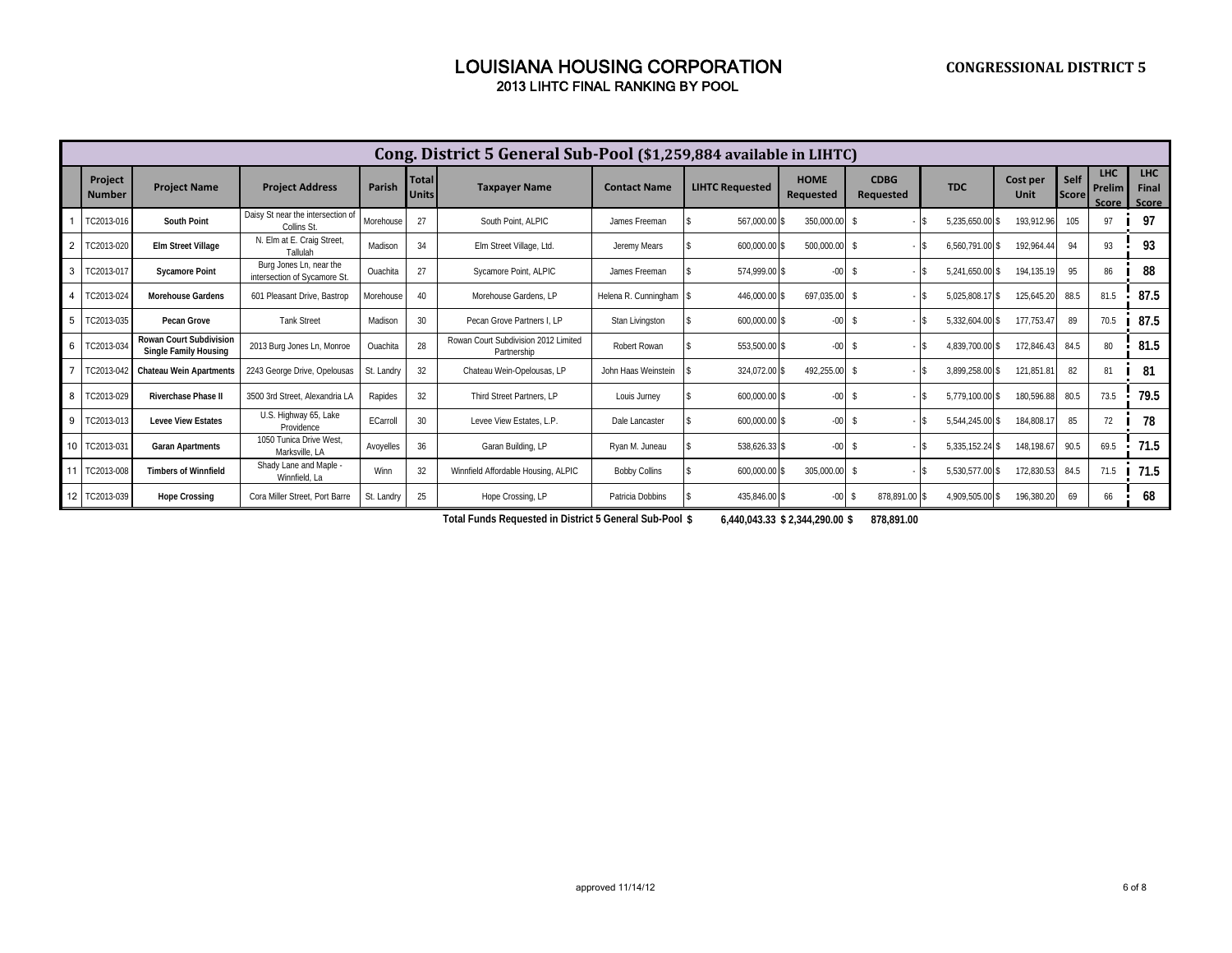| Cong. District 5 RD Rural Rehab Sub-Pool (\$314,971 available in LIHTC) |                                            |                                          |             |                              |                                     |                     |                        |                          |                          |                 |                  |                      |                                      |                              |
|-------------------------------------------------------------------------|--------------------------------------------|------------------------------------------|-------------|------------------------------|-------------------------------------|---------------------|------------------------|--------------------------|--------------------------|-----------------|------------------|----------------------|--------------------------------------|------------------------------|
| Project<br><b>Number</b>                                                | <b>Project Name</b>                        | <b>Project Address</b>                   | Parish      | <b>Total</b><br><b>Units</b> | <b>Taxpayer Name</b>                | <b>Contact Name</b> | <b>LIHTC Requested</b> | <b>HOME</b><br>Requested | <b>CDBG</b><br>Requested | <b>TDC</b>      | Cost per<br>Unit | Self<br><b>Score</b> | <b>LHC</b><br><b>Prelim</b><br>Score | <b>LHC</b><br>Final<br>Score |
| TC2013-047                                                              | <b>Marion Manor Apartments</b>             | 103 Stewart Street, Marion, LA           | Union       | 32                           | Marion Manor Limited Partnership    | John Huff           | 260.548.00 \$          | $-00$                    |                          | 3,088,011.00 \$ | 96.500.34        | 92                   | 91                                   | 91                           |
|                                                                         | 2   TC2013-048   Tunica Estates Apartments | 920 Tunica Drive West.<br>Marksville, LA | Avoyelles   |                              | <b>TEA Limited Partnership</b>      | John Huff           | 147.205.00 \$          | $-00$                    |                          | 1.718.720.00 \$ | 101.101.18       | 88                   | 70                                   | 87                           |
| 3 TC2013-003                                                            | Cottonwood I Apartments                    | 1008 Cottonwood Loop,<br>Cottonport      | Avoyelles   | 24                           | Cottonwood I Housing 2012, L.P.     | Murray A. Calhoun   | 237,735.00 \$          | $-00-$                   |                          | 2.523.060.00 \$ | 105.127.50       | 84                   | 64                                   | 72                           |
| 4 TC2013-009                                                            | Oak Grove Villas                           | 1250 Settoon Street. Oak Grove.          | WestCarroll | 32                           | Oak Grove Affordable Housing, ALPIC | Kerry Banks         | 189.347.00 \$          | $-00$                    |                          | 3.383.397.00 \$ | 105.731.16       | 77.5                 |                                      | 70.5                         |

**\$ 834,835.00 \$ -00 \$ - Total Funds Requested in District 5 RD Rural Rehab Sub-Pool**

*Total Funds Requested in Congressional District 5*

**\$ 7,274,878.33** *LIHTC Requested* **\$ 2,344,290.00** *HOME Requested*

**\$ 878,891.00** *CDBG Requested*